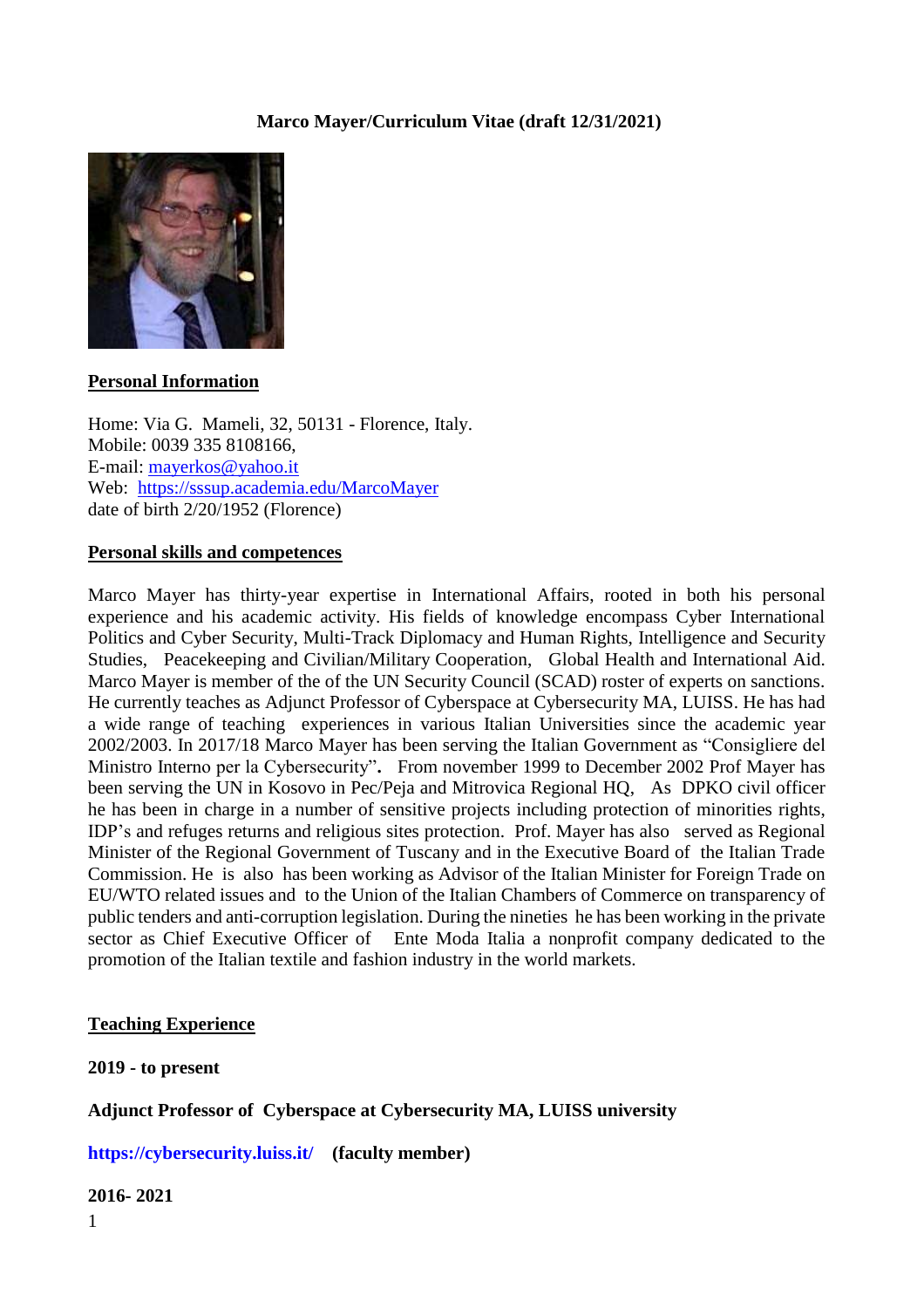Professore Straordinario a contratto in Storia dell'Intelligence Link Campus University, Rome

2015/2021 **Adjunt Professor of " Cyberspace and International Relations"**, at th[e Master in Cyber Defence,](http://www.cris.unimore.it/stelmilit2015/masterCD)  [Scuola delle Telecomunicazioni delle FF.AA. di Chiavari/](http://www.cris.unimore.it/stelmilit2015/masterCD)UNIMORE, <http://www.cris.unimore.it/stelmilit2015/masterCD>

2015/2018

Adjunct professor of "Conflict and Development" at LUISS University

#### , **2015 2020**

**Director of Intelligence and Security** MA at Link Campus University, Rome <http://www.unilink.it/master-in-intelligence-and-security-mais/>

2013-2015

**Adjunct Professor of Cyberspace and International Politics** at the Ph.D. Programme in "Politics, Human Rights and Sustainability", Scuola Superiore Sant'Anna, Pisa Course outline [https://www.academia.edu/8116024/Cyberspace\\_and\\_International\\_politics\\_2015](https://www.academia.edu/8116024/Cyberspace_and_International_politics_2015)

2014/ 2018 **Adjunct Professor of Conflict and Development, LUISS, Rome <http://www.luiss.it/cattedreonline/corso/T050/0/2PSL2BASE/2015>**

### **2003– 2013**

**Adjunct Professor of Geopolitics and International Politics** at the University of Florence. His teaching experience at Florence University include the following courses :

**Theory and Practice of Preventive Diplomacy** (2003 to 2005) **Negotiation and Mediation Techniques** (2004 to 2006) **International Relations** (2005 to 2007) **Analysis and Planning of Peace Operations** (2005 to 2012)

From 2003 to 2014 he has being teaching "**Peace Enforcement Responsibility to Protect"** and **"Human Rights Monitoring"** for the Joint European MA **in Human Rights and Genocide Studies**, a postgraduate program affiliated to Kingston University - London, Collegium Civitas - Warsaw, Universitat Viadrina - Frankfurt and Università degli Studi - Siena. Among others, the program provides participants with the relevant analytical tools for monitoring the effectiveness of UN resolutions and the related sanctions.

From 2011 to 2015 he has been member of the "Global Governance Programme" research network promoted by the Robert Schuman Centre for Advanced Studies, European University Institute, Fiesole.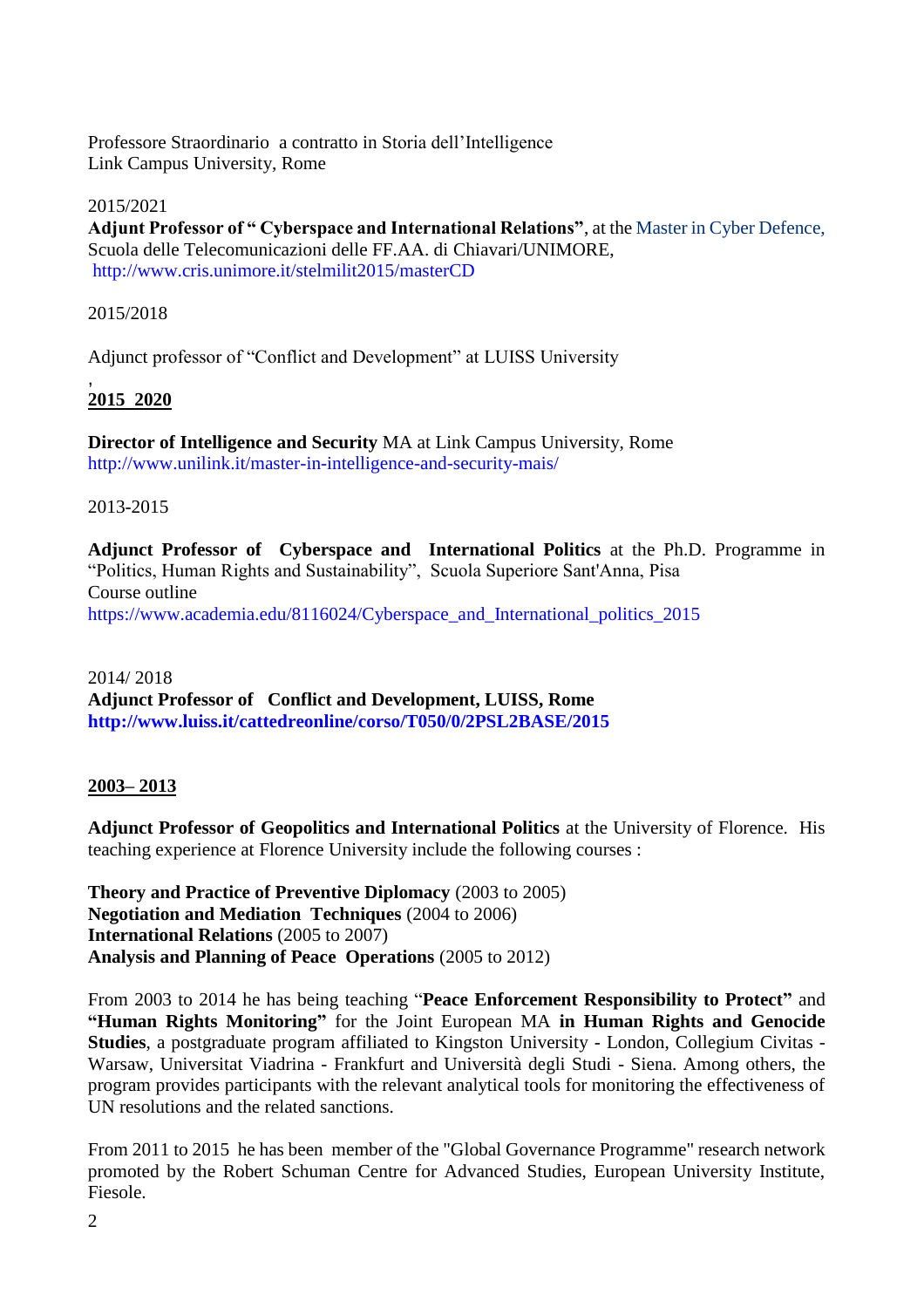# **Current research topics, relevant papers and publications**

M. Mayer and V. Fargion EU development cooperation with Africa : forgetting about Health? in "Revisiting EU-Africa Relations in changing world" (eds) Valeria Fargion and Mamoudu Gazibo, 2021, Edward Elgar publishing

[https://www.e-elgar.com/shop/gbp/revisiting-eu-africa-relations-in-a-changing-world-](https://www.e-elgar.com/shop/gbp/revisiting-eu-africa-relations-in-a-changing-world-9781839109812.html)[9781839109812.html](https://www.e-elgar.com/shop/gbp/revisiting-eu-africa-relations-in-a-changing-world-9781839109812.html)

<https://www.ispionline.it/it/ricerca/cybersecurity>

<https://www.ispionline.it/it/ricerca/relazioni-transatlantiche>

[http://eurilink.it/prodotto/i-primi-20-anni-riflessioni-sulla-frontiera-della-conoscenza-phronesis](http://eurilink.it/prodotto/i-primi-20-anni-riflessioni-sulla-frontiera-della-conoscenza-phronesis-ventennale-dintelligence-vol-iii/)[ventennale-dintelligence-vol-iii](http://eurilink.it/prodotto/i-primi-20-anni-riflessioni-sulla-frontiera-della-conoscenza-phronesis-ventennale-dintelligence-vol-iii/)**/**

[https://www.unilink.it/ateneo/eventi/achieving-cyber-operational-resilience-alliance-for-survival](https://www.unilink.it/ateneo/eventi/achieving-cyber-operational-resilience-alliance-for-survival-in-great-systems-conflict)[in-great-systems-conflict](https://www.unilink.it/ateneo/eventi/achieving-cyber-operational-resilience-alliance-for-survival-in-great-systems-conflict)

<https://voceaigiovani.it/cultura/intelligence-marco-mayer-al-master-dell-universita-della-calabria>

Cyber Space and Comparative Cyber Security Policies

<https://www.consorzio-cini.it/index.php/it/labcs-home/libro-bianco>

Intelligence and National security

<http://www.aracneeditrice.it/aracneweb/index.php/pubblicazione.html?item=9788854883987>

EU Development Cooperation and Global Health

[https://global.oup.com/academic/product/actors-and-agency-in-global-social-governance-](https://global.oup.com/academic/product/actors-and-agency-in-global-social-governance-9780198743996?cc=it&lang=en)[9780198743996?cc=it&lang=en](https://global.oup.com/academic/product/actors-and-agency-in-global-social-governance-9780198743996?cc=it&lang=en)

Global Health as Intelligence and National Security Issue paper to be presented at ISA 2005 (Intelligence Studies Section)

[https://www.academia.edu/9179958/Global\\_Health\\_as\\_an\\_Intelligence\\_and\\_National\\_Security\\_Is](https://www.academia.edu/9179958/Global_Health_as_an_Intelligence_and_National_Security_Issue_abstract_ISA_2015) sue abstract ISA 2015

He also lectures at the following MA courses in Rome:

<http://www.uniroma1.it/didattica/master/sicurezza-delle-informazioni-e-informazione-strategica>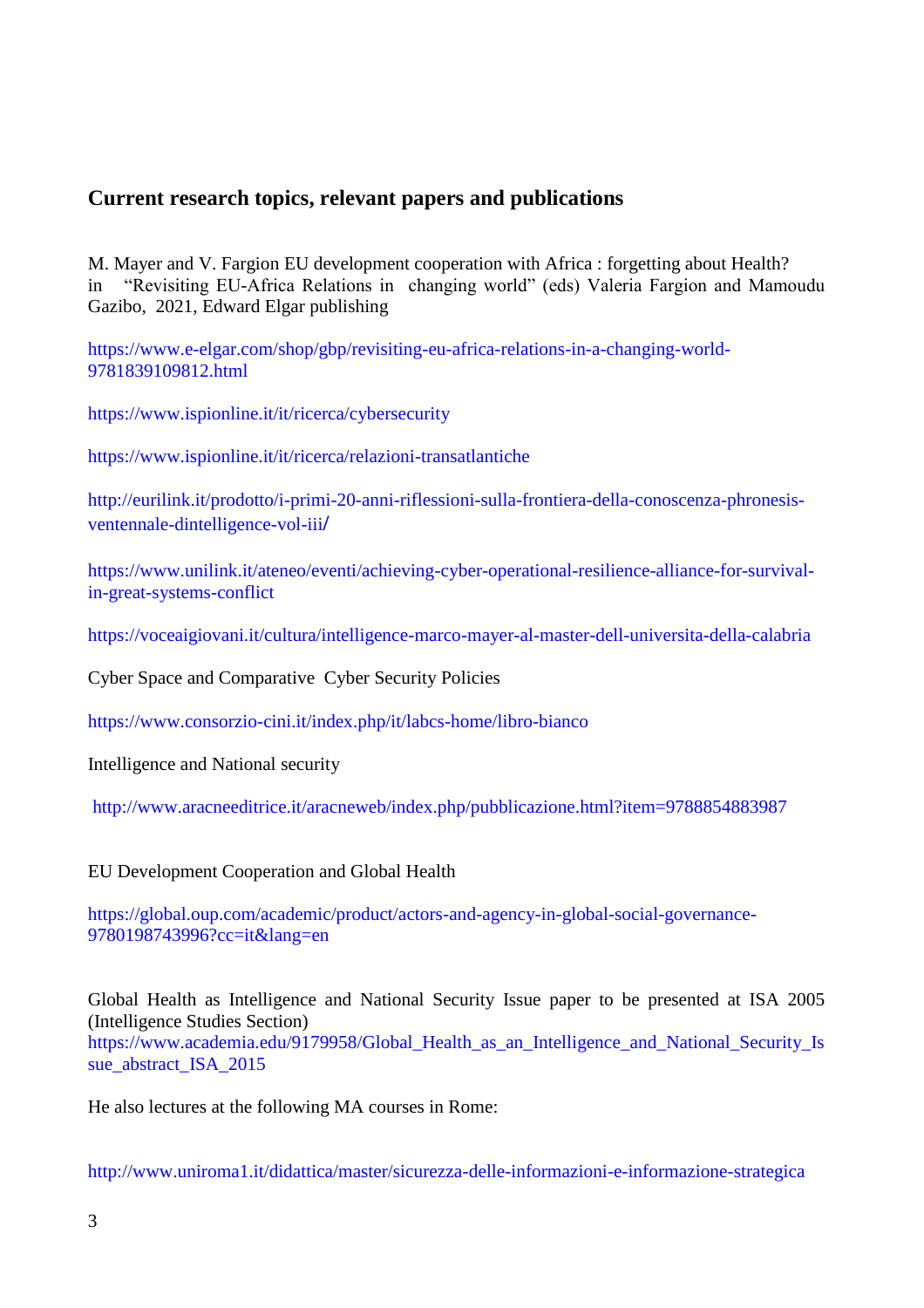[http://www.sioi.org/pages/it/scuola-di-alta-formazione-internazionale/formazione/master-in](http://www.sioi.org/pages/it/scuola-di-alta-formazione-internazionale/formazione/master-in-protezione-strategica-del-sistema-paese---le-infrastrutture-critiche.php)[protezione-strategica-del-sistema-paese---le-infrastrutture-critiche.php](http://www.sioi.org/pages/it/scuola-di-alta-formazione-internazionale/formazione/master-in-protezione-strategica-del-sistema-paese---le-infrastrutture-critiche.php)

[La dimensione sociale nella politica estera dell'Unione europea.](https://www.researchgate.net/profile/Valeria-Fargion/publication/277294072_La_dimensione_sociale_nella_politica_estera_dell) V Fargion, [M Mayer](https://scholar.google.it/citations?user=MkfyHZsAAAAJ&hl=en&oi=sra) - la Rivista delle Politiche Sociali, 2010

M Mayer - Machiavelli, il PD e la battaglia (fratricida) del Quirinale, 2013

The European Union and the Social Dimension of Globalization: Politics and Policy V Fargion, [M](https://scholar.google.it/citations?user=MkfyHZsAAAAJ&hl=en&oi=sra)  **[Mayer](https://scholar.google.it/citations?user=MkfyHZsAAAAJ&hl=en&oi=sra)**

Mayer, F. Rugge, Paper presented at FOURTH ECIR WORKSHOP Cyber Security & the Governance Gap: Complexity, Contention, Cooperation at MIT January 6-7, 2014. ECIR research plan integrates social sciences, legal studies, computer science, and policy analysis. The research team brings together personnel and institutional resources from MIT and Harvard

https://www.academia.edu/6385985/Cyber\_International\_Politics\_poster\_at\_ECIR\_MIT\_Harvard \_CFR\_workshop\_2014

[http://ecir.mit.edu/images/stories/Images/Conference2014/Folder/Participant%20List%201-5-](http://ecir.mit.edu/images/stories/Images/Conference2014/Folder/Participant%20List%201-5-2014%20FINAL.pdf) [2014%20FINAL.pdf](http://ecir.mit.edu/images/stories/Images/Conference2014/Folder/Participant%20List%201-5-2014%20FINAL.pdf)

M. Mayer, I. Chiarugi, N. De Scalzi, La politica internazionale nell'era digitale: dispersione o concentrazione del potere? Paper presented at the XXVII SISP Conference, 8.7 Panel Intelligence e Globalizzazione: il caso italiano (I);<http://www.sisp.it/convegno/2013/sezioni/73/>

url:https://www.academia.edu/4509736/La politica Internazionale nellEra Digitale bozza da n [on\\_citare\\_](https://www.academia.edu/4509736/La_politica_Internazionale_nellEra_Digitale_bozza_da_non_citare_)

M. Mayer and V. Fargion, Health Diplomacy in Africa. A Win Win strategy for the EU ?, paper presented at the SISP annual conference, University of Florence, Florence 12 – 14 September 2013

M. Mayer, E. Zacchetti, Arena digitale e politica internazionale una chiave interpretativa, in U. Gori, S. Lisi (editors), Information Warfare 2012. Armi cibernetiche e processo decisionale, Franco Angeli, 2013, pp. 149- 179

M. Mayer, and E. Zacchetti, Arena digitale tra globalizzazione e balcanizzazione. Interdipendenza complessa o interdipendenza anarchica? Paper presented at the Annual Conference of the Società Italiana di Scienza Politica, Rome 13-15 September 2012. [\(http://www.sisp.it/convegno/2012/sezion i/61 /\)](http://www.sisp.it/convegno/2012/sezion%20i/61%20/)

Mayer, and E. Zacchetti, Globalizzazione immaginaria. Le sirene del pensiero analogico, paper presented at the Annua! Conference of the Società Italiana di Scienza Politica, Palermo 8-10 September 2011 (http://www.sisp.it/convegno/20 I 1/sezioni/48 ).

M. Mayer, and V. Fargion, The Social and Health Agenda in EU-Africa Relations. Past Contradictions and Future Opportunities, paper presented at the ISA RC 19 Conference "Production,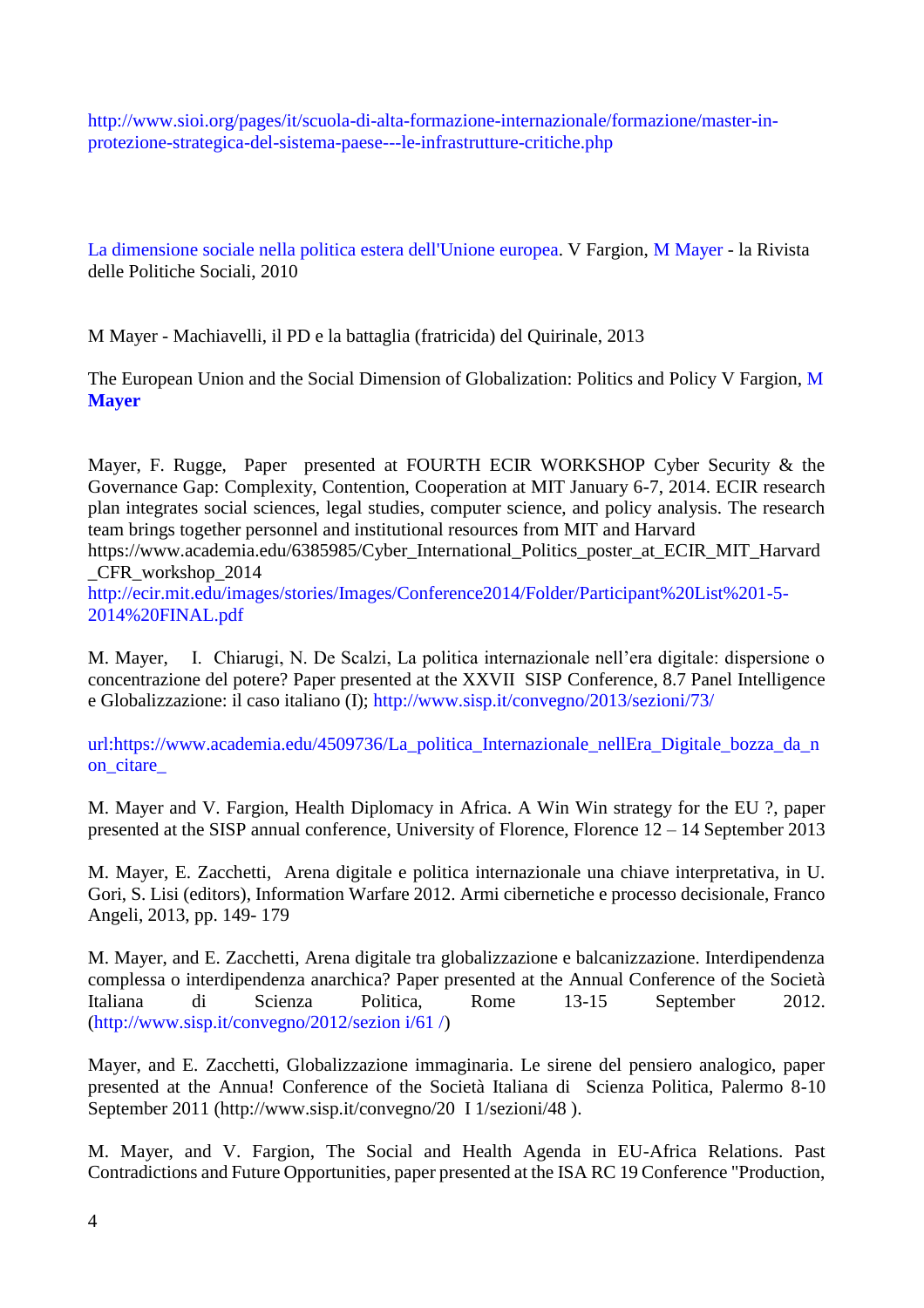Reproduction and Protection in the Welfare State", Seoul National University, Seoul, Korea, 25-28 August 2011 (h!!Q://plaza3.sn u.ac.kr/rc] 9/indcx.asp);

Mayer, and V.Fargion, The EU and Global Social Policy : Discourse and Policy Practice, paper presented at the ISA RC 19 Conference "Social Policies: Locai Experiments, Travelling Ideas", Université de Montréal (Canada), 20-22 August 2009; http://www.cccg.umontrea l.ca/rc l 9/ P F/Farg i on-V Rc l 92009.pdf

• M. Mayer, and F. Moro, "Intervento umanitario e scienza politica : un 'agenda di ricerca e alcune osservazioni preliminari", Teoria politica, March 2008, pp. 151-178; http://diaJnet.unirioja.e/servle1/articulo?codigo=3112IIO, [http://www.francoangelLit/riviste/Schedarivista.aspx?JDArliolo=35125](http://www.francoangellit/riviste/Schedarivista.aspx?JDArliolo=35125)

• M. Mayer, "Le missioni internazionali" , Atlante dei Diritti Umani, vol. II, UTET, 2007; http://diritti uman iutet. it/d iritti umani / credits. Jsp

• M. Mayer, Intervento umanitario e missioni di pace, una guida non retorica, Carocci 2005; http://www.amazon.eo.uk/gp/search?i ndex=books&linkCode=qs&keywords=8843033050,

# **[Parliamentary](https://context.reverso.net/traduzione/inglese-italiano/parliamentary+hearings) Hearings**

https://www.camera.it/application/xmanager/projects/leg18/attachments/upload file doc acquisiti [/pdfs/000/002/741/Audizione\\_Marco\\_Mayer.pdf](https://www.camera.it/application/xmanager/projects/leg18/attachments/upload_file_doc_acquisiti/pdfs/000/002/741/Audizione_Marco_Mayer.pdf)

[https://www.camera.it/leg18/1099?submit1=invia&slAnnoMese=202102&slGiorno=3&shadow\\_o](https://www.camera.it/leg18/1099?submit1=invia&slAnnoMese=202102&slGiorno=3&shadow_organo_parlamentare=2803) [rgano\\_parlamentare=2803](https://www.camera.it/leg18/1099?submit1=invia&slAnnoMese=202102&slGiorno=3&shadow_organo_parlamentare=2803)

[https://www.camera.it/leg17/1131?shadow\\_comunicatostampa=9417](https://www.camera.it/leg17/1131?shadow_comunicatostampa=9417)

# **Additional Information**

Convenor of relevant panels on Intelligence and Globalization at the XXVII and XXVIII SISP **Conferences** 

<http://www.sisp.it/convegno/2014/sezioni/110/> ,<http://www.sisp.it/convegno/2013/sezioni/73/> see also

[http://www.sicurezzanazionale.gov.it/sisr.nsf/sicurezza-in-formazione/intelligence-e](http://www.sicurezzanazionale.gov.it/sisr.nsf/sicurezza-in-formazione/intelligence-e-globalizzazione-al-convegno-sisp-2013.html)[globalizzazione-al-convegno-sisp-2013.html,](http://www.sicurezzanazionale.gov.it/sisr.nsf/sicurezza-in-formazione/intelligence-e-globalizzazione-al-convegno-sisp-2013.html)

[https://www.rise.unifi.it/upload/sub/locandina\\_mayer%20\(1\).pdf](https://www.rise.unifi.it/upload/sub/locandina_mayer%20(1).pdf)

Articles and interviews

<https://open.luiss.it/en/post-author/marco-mayer/>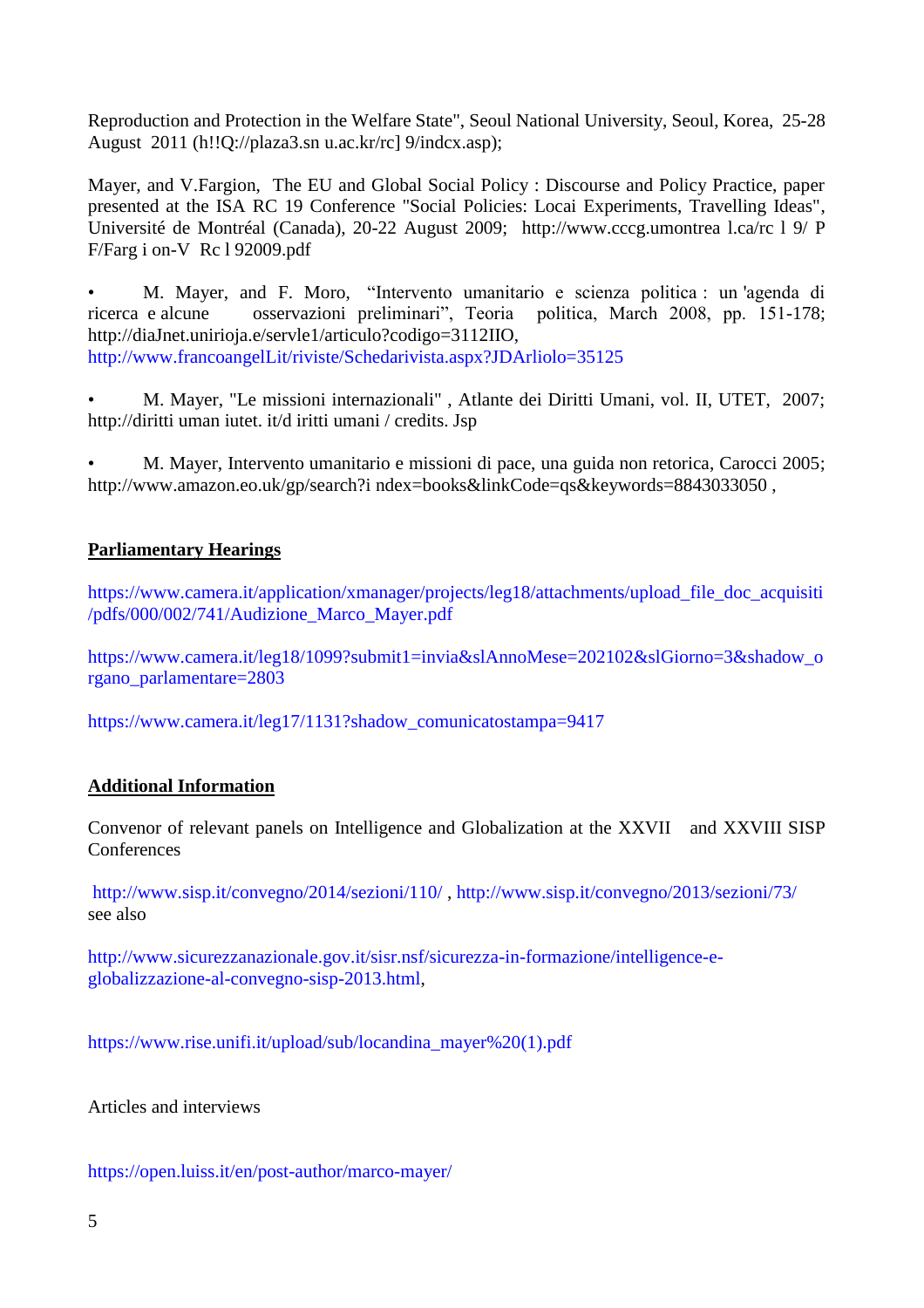<https://www.analyticaintelligenceandsecurity.it/wp-content/uploads/Mayer-.pdf>

<https://formiche.net/author/marco-mayer/>

<https://www.startmag.it/author/marco-mayer/>

[http://fino-a-prova-contraria.blogautore.espresso.repubblica.it/2022/03/12/roma-guerra-in-ucraina](http://fino-a-prova-contraria.blogautore.espresso.repubblica.it/2022/03/12/roma-guerra-in-ucraina-una-intervista-al-professor-marco-mayer-luisslink-campus/)[una-intervista-al-professor-marco-mayer-luisslink-campus/,](http://fino-a-prova-contraria.blogautore.espresso.repubblica.it/2022/03/12/roma-guerra-in-ucraina-una-intervista-al-professor-marco-mayer-luisslink-campus/) et. al blog Espresso

<https://www.agendadigitale.eu/giornalista/marco-mayer/>

<https://www.ictsecuritymagazine.com/articoli/le-sfide-della-rivoluzione-digitale/>

**<https://www.zerozeronews.it/societa-digitale-intervista-a-marco-mayer/societa-digitale/>**

## **Work experience**

# 2014- to present **Appointed Member of the UN Security Council (SCAD) Roster of Experts**

# **2017-2018**

# **Consigliere del Ministro Interno per la Cybersecurity**

[https://www.interno.gov.it/sites/default/files/marco\\_mayer\\_cv\\_italiano-inglese.pdf](https://www.interno.gov.it/sites/default/files/marco_mayer_cv_italiano-inglese.pdf)

# $2007 - 2010$

Chief of Staff of the International Cooperation Office, Regional Government of Tuscany. His activity, conducted in close cooperation with the Italian Ministry of Foreign Affairs, included a number of sensitive projects related to conflict areas such as Myanmar (after the Saffron rebellion in 2007 and the Nargis cyclone in 2008), North Kivu (DRC), Eritrea, Gaza City, Lebanon (in coordination with UNIFIL and UNDP), Colombia, Guatemala and Sudan (Darfur).

He has also coordinated several conferences and workshops on human rights related issues - which took place in Italy, Jordan, the Palestinian Territories and Israel - promoted by the Palestinian-Israeli Peace NGO Forum, with the active participation of prominent high officials, such as the Palestinian Foreign Minister Riad Malki, Italian Prime Minister Romano Prodi and Israeli President Simon Peres. Lastly, he took part in emergency missions in Gaza, at the end of the war in February 2009, in Eritrea in 2010, and in Dodoma (Tanzania) between 2011 and 2013.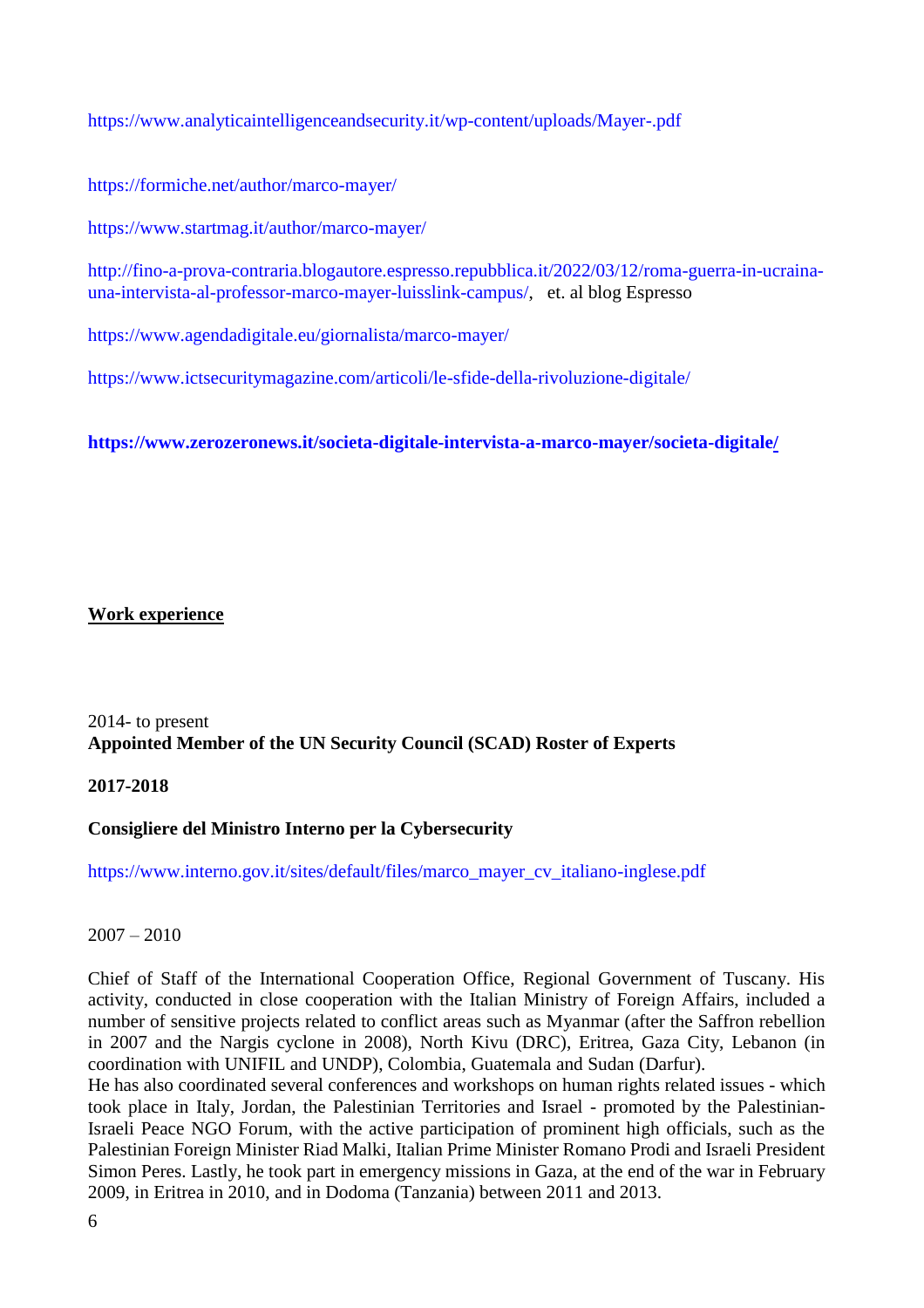# 2002 - 2007

Appointed **Member of the Italian Prime Minister's Advisory Board for the Balkans**, he supervised the Italian Government development and economic assistance programs (including humanitarian initiatives and human rights projects) in South-Eastern Europe at bilateral and multilateral levels. In 2003 and 2004 he served as Policy Advisor to the Overseas Agronomic Institute (IAO) - the technical agency of the Italian Ministry of Foreign Affairs - assisting the implementation of agreements between the Italian Government and the UN Agencies (FAO, WFP and IFAD) based in Rome.

In the same period he participated in two other projects - "Saving Children - Medicine at the Service of Peace" and "Medi-Link", aimed at promoting Palestinian Children's right to healthcare.

1999 - 2002

**Officer of the United Nations Mission in Kosovo (UNMIK)** at the Pec/Peja and Mitrovica Regional Headquarters. His duties included the Protection of Minorities and Cultural Heritage, IDP's and Refugees Return, Reintegration of Former Combatants, Confidence Building Measures, "Special Projects", Intercommunity Dialogue and HR Projects - in close coordination with KFOR/NATO HQ (MBW) on a number of security issues. In this position he succeeded in raising a considerable amount of funds from governmental donors in order to finance projects including UNMIK's "Mitrovica Initiative" Special Project focused - among others – on minorities rights including freedom of movement and the right to healthcare.

1995 - 1999

He served as the **International Advisor to the Mayor of Florence** where he coordinated in conjunction with **the Italian Ministry of Foreign Affairs** a large number of international summits, including:

the Mid-Term Conference on Bosnia and Herzegovina (follow-up to the Dayton agreements) (1996)

the European Council (1996)

- the World Bank Conference on the Economy of Cultural Heritage (1999)

the special meeting of the United Nations Committee on the Rights of the Child at the UNICEF Innocenti Research Centre in Florence (1999)

UE Foreign Trade Ministers informal meetings in preparations od The WTO Conferences (1997 and 1999)

He also coordinated, in collaboration with the Italian Foreign Minister, the "Education to Peace Colloquium" between Israeli and Palestinian delegations for cooperation in the fields of education, culture, and human rights (the first meetings of the "People to People" series mandated by the Oslo Peace Accord).

In this capacity he also arranged UN Secretary-General Kofi Annan's visit to Florence to receive honorary citizenship. In the same period, Marco Mayer collaborated with the Italian Mission to the UN on several initiatives, including ECOSOC Conferences on social rights and the organization and fundraising for UN Italian Mission headed by Amb. Francesco Paolo Fulci two major events in New York (1994 and 1997) in honor of the President of the UN General Assembly and the Permanent Representatives to the UN.

1989 - 1994